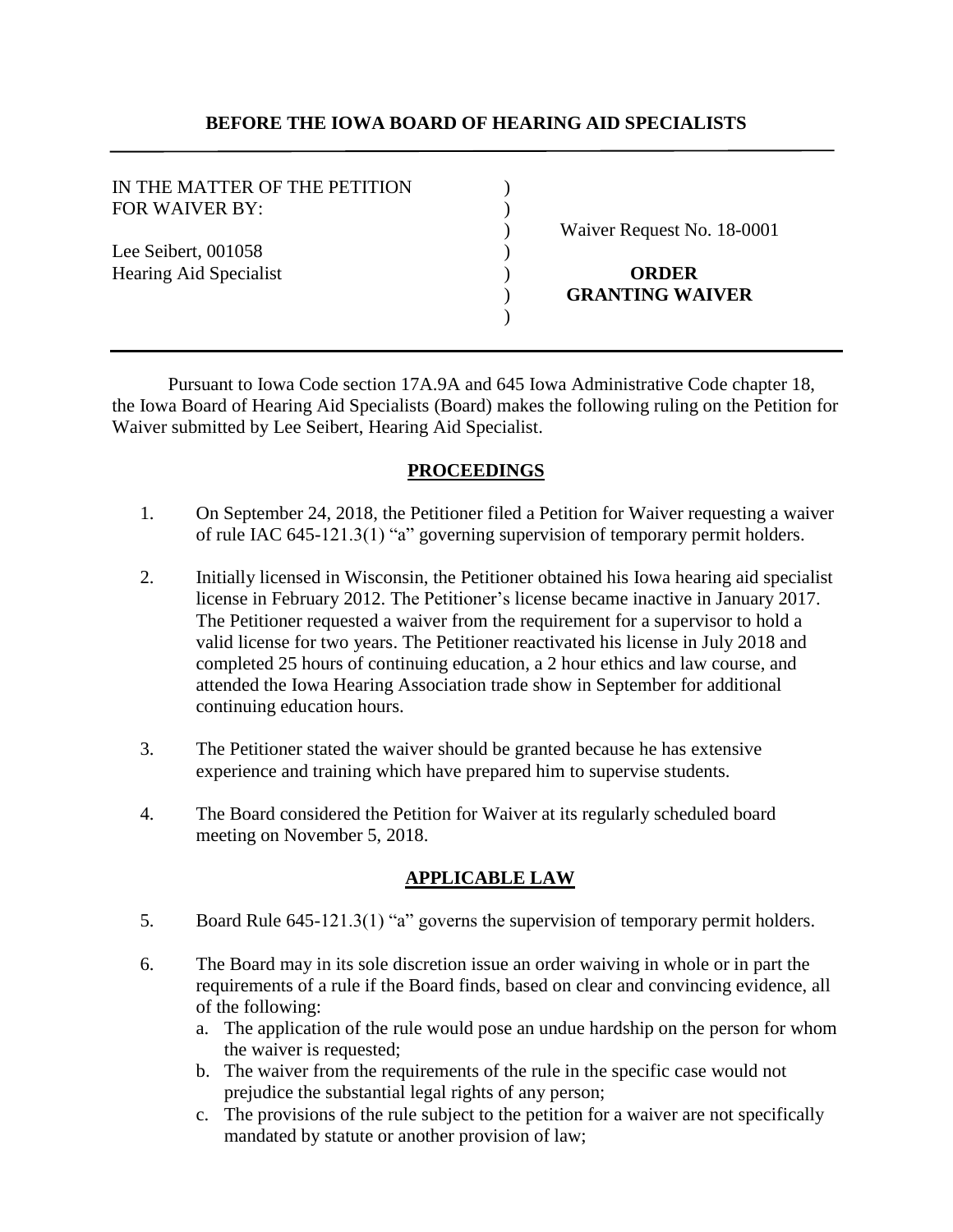d. Substantially equal protection of public health, safety, and welfare will be afforded by a means other than that prescribed in the particular rule for which the waiver is requested.

The Board's rules provide "The final decision on whether the circumstances justify the granting of a waiver shall be made at the sole discretion of the board, upon consideration of all relevant factors. Each petition for a waiver shall be evaluated by the board based on the unique, individual circumstances set out in the petition." 645 IAC 18.10 (1) "A waiver, if granted, shall provide the narrowest exception possible to the provisions of a rule." 645 IAC 18.10 (3).

# **ANALYSIS OF WAIVER CRITERIA**

# **The application of the rule would create an undue hardship on the person for whom the waiver is requested:**

1. Petitioner states he was hired to open new Capsure Hearing Centers and train new hire students. If this petition is not granted he could lose his job.

## **The waiver from the requirements of the rule in the specific case would not prejudice the substantial legal rights of any person:**

2. Petitioner believes waiving the continuing education in this case would not prejudice the substantial legal rights of any other person because he has held a license it was just inactive for a period of time.

# **The provision of the rule subject to the petition for waiver are not specifically mandated by another provision of law:**

3. The requirement found in the Board's administrative rule is not specifically mandated by statute.

# **Substantially equal protection of the public health, safety, and welfare will be afforded by a means other than that prescribed in the particular rule for which the waiver is requested:**

4. The public health, safety, and welfare will not be adversely affected by granting this waiver. The Petitioner has completed continuing education requirements and has experience to provide supervision.

# **ORDER**

Board rules are meant to protect the public and guide licensees in their scope of practice. The granting of this waiver allows the petitioner to provide supervision to temporary license holders supported by the facts that the Petitioner has held a license in Iowa since 2012 with no adverse action, currently holds an active license, is in compliance with continuing education requirements and the Petitioner has made a good faith effort to follow the Board's rules.

# **IT IS THEREFORE ORDERED:**

The petition for waiver of sub-rule 645-121.3(1) "a" is **GRANTED**.

Appeals from this order shall be taken in conformance with 645—18.16.